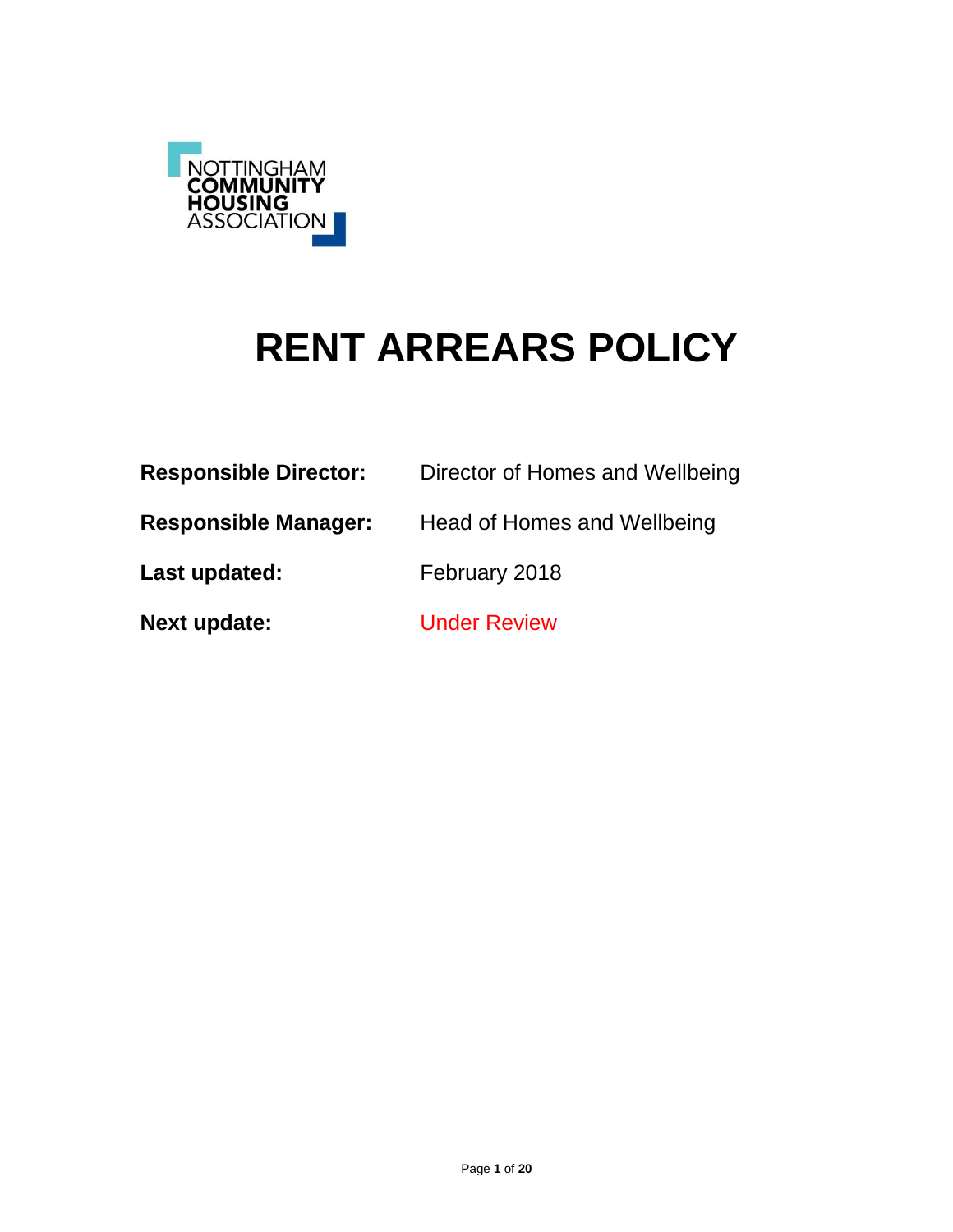# **1. Policy**

- 1.1 NCHA aims to maximise its rental income to meet its financial obligations. The Income Management Strategy sets out NCHA's Income Management Objectives.
- 1.2 NCHA will adopt a fair but firm approach in line with housing legislation, best practice and with the expectations of Homes for England.
- 1.3 NCHA recognises that it is the customers' responsibility to ensure that rent is paid in advance as stated in the conditions of tenancy.
- 1.4 NCHA aims to prevent customers from falling into arrears and where arrears exist, to use all effective means to recover the debt. As a last resort, NCHA will enforce possession proceedings for non-payment of rent.
- 1.5 NCHA will train its staff in procedures to recover rent.
- 1.6 Income, Estates and Allocations staff will provide customers with welfare and Housing Benefits advice. NCHA will also offer debt advice and tenancy support in order to support its customers throughout their tenancy. The support will be from NCHA staff or external agencies.
- 1.7 NCHA will refund credits that are over the advance rent balance.
- 1.8 Information about Housing Benefit is contained in the Housing Benefit Policy.
- 1.9 This policy will be reviewed every three years or earlier if there is a significant change in legislation**.**

# **2. Welfare Reform Act 2013**

2.1 Where rent arrears accrue as the result of the WRA changes, NCHA will take action on rent accounts as per this policy.

#### **Under Occupation**

2.2 Customers who are under occupying their homes and have their Housing Benefit reduced will be expected to pay the shortfall in their rent

#### **Benefit Cap**

2.3 Customers who have their Housing Benefit reduced as a result of the Benefit Cap, will be expected to pay the shortfall in their rent.

# **Universal Credit**

- 2.4 Procedures relating to Universal Credit are contained in the Universal Credit procedure. Enforcement action will be delayed in the initial UC claim period.
- 2.5 Customers in receipt of Universal Credit will be expected to pay their rent to NCHA.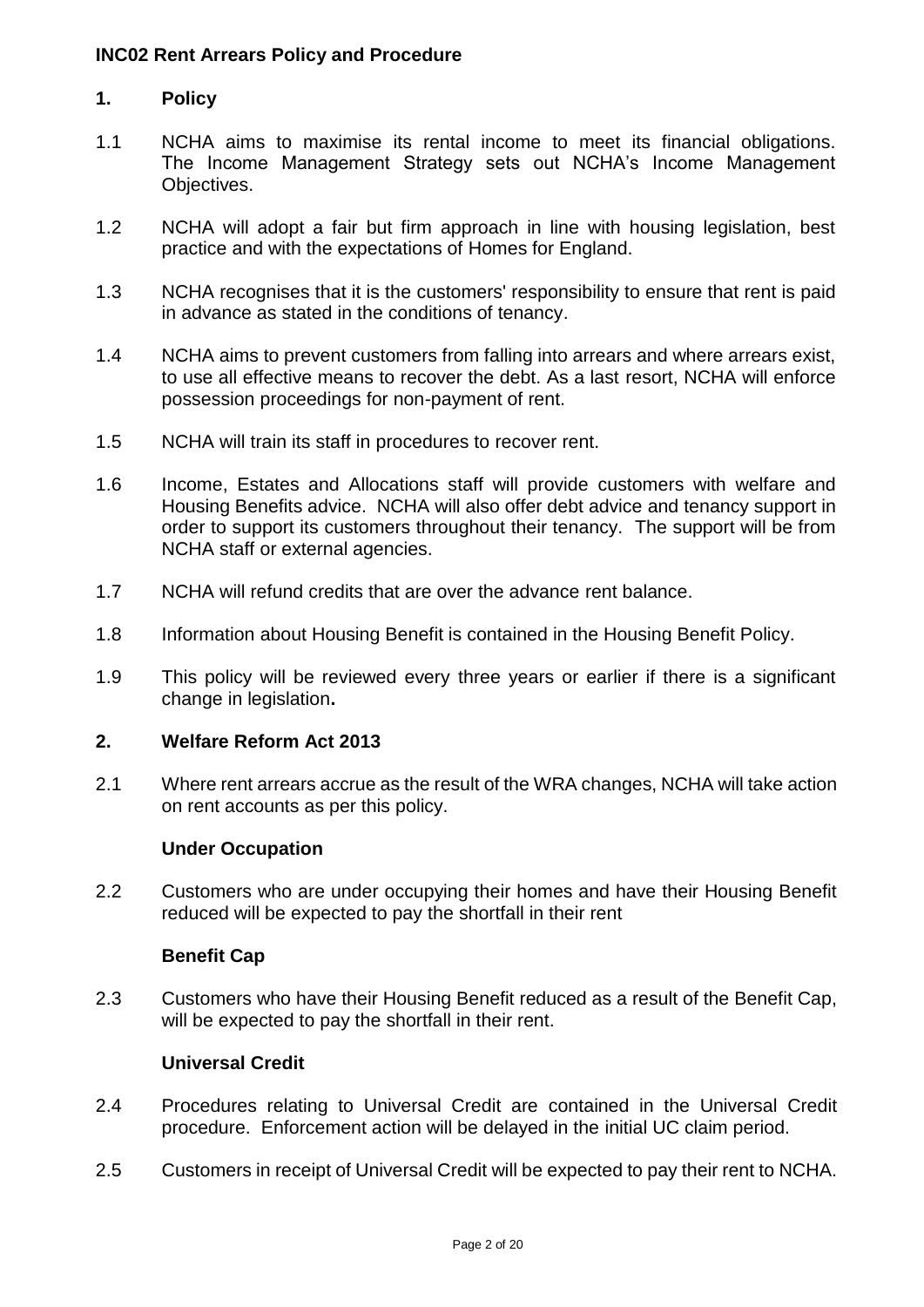# **3. Rent in Advance**

- 3.1 NCHA expects that customers pay their rent in advance. This means that a customer's rent account should always have a clear or credit balance.
- 3.2 New Customers Since October 2013 NCHA has used a Starter Assured Tenancy Agreement with the following rent payment clause;

Clause 8

NCHA and you agree that you must pay to NCHA:

- Before the commencement of this tenancy (being on a Monday) a payment of 4 weeks rent which shall be the Rent in advance for the first 4 weeks of this tenancy; and
- After expiry of that 4 week period, your Rent to us in advance on or before the Monday of each week by direct debit:

| The net rent of:               |   | Per week ("Net Rent"                |
|--------------------------------|---|-------------------------------------|
| The Service charge of:         |   | Per week ("Service Charge")         |
| The Supported housing          | £ | <b>Per week ("Supported Housing</b> |
| charge of:                     |   | Charge")                            |
| The total weekly rent will be: | £ | Which is the Net Rent and Service   |
|                                |   | Charge added together "the Rent")   |

- 3.3 NCHA will ask new customers to pay 4 weeks rent in advance. If the customer cannot afford this, the initial payment will be reduced on the understanding that payments will be made to get the rent account to be clear or in credit at all times. NCHA does not have the legal right to ask that customers' rent accounts are always 4 weeks in advance. All that NCHA can insist on is that a rent account is always clear or in advance.
- 3.4 Existing Customers Those customers who signed tenancy agreements before October 2013 had a different rent payment clause in their tenancy agreement;

Clause 8

• NCHA and you agree that you must pay to NCHA in advance on the first Monday of each week:

| The net rent of:                       | £   Per week ("Net Rent")          |
|----------------------------------------|------------------------------------|
| The service charge of:                 | £   Per week ("Service Charge")    |
| The supported housing                  | £   Per week ("Supported Housing   |
| charge of: $\vert$                     | Charge")                           |
| The total weekly rent will $\mathsf E$ | Which is the Net Rent and Service  |
| be:                                    | Charge added together ("The Rent") |

3.5 The rent in advance letter was sent to all existing customers in December 2013. The letter asked that customers paid their rent in a way to comply with their tenancy conditions. In the letter NCHA asked that customers should pay their rent so that their rent accounts were always in credit (advance) or clear in line with their conditions of tenancy.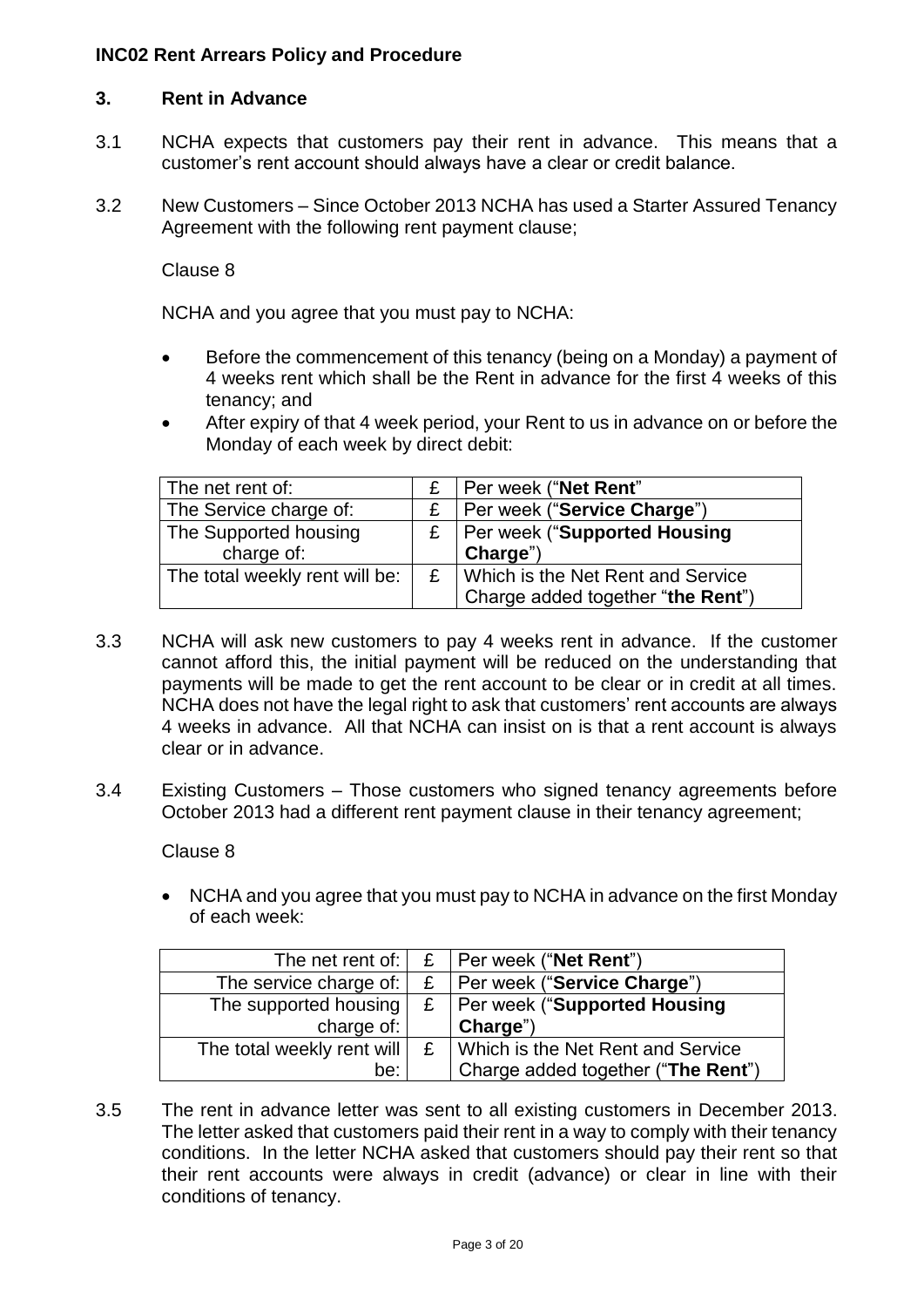- 3.6 In order to comply with the rent payment tenancy conditions, those customers who are in receipt of Housing Benefit or those who chose to pay rent in arrears, were asked to pay the amount of rent required, in order to ensure that their rent account was always clear or in credit.
- 3.7 Credit accounts will be monitored by CAPITA. When the credit on an account falls below the agreed amount, the customer will be contacted.

# **4. Direct Debit**

- 4.1 NCHA will offer customers a wide variety of ways to pay their rent. Direct debits are promoted as NCHA's preferred rent payment method to pay rent.
- 4.2 Monthly direct debits are calculated to take account of the 5 week month Weekly rent divided by 7 x 365 divided by 12.
- 4.3 A Direct Debit may not be the best option for a customer or NCHA if a customer's income is irregular.
- 4.4 Recurring payments will be offered as an alternative to Direct Debits where appropriate.

#### **5. Contact**

- 5.1 Contact should be made as soon as prompted by CAPITA, it should be on a 1:1 basis if possible taking account of contact preferences. If there are support needs this should be addressed.
- 5.2 Rent statements will be sent to Affordable and Social Housing customer's every 6 months.
- 5.3 Income Officers are trained to give benefits advice. They will refer customers with debt issues to the Debt & Benefits Officer or to debt advice agencies. Customers who need budgeting or banking advice will be referred to Tenancy Support. Those with IT training needs to Customer Involvement.
- 5.4 Income Officers will have regular contact with DWP Job Centres about Universal Credit and with Housing Benefit Offices about customers' HB claims.
- 5.5 All contact will be recorded on CAPITA and confirmed in writing or email to the customer when necessary.
- 5.6 CAPITA will either take automatic action, or prompt the Income Officer to take action.

#### **6. Arrears Prevention**

#### **Pre Sign up**

6.1 At the pre-tenancy interview, Allocations Officers will emphasise the importance of paying rent in advance and bringing a payment of rent at sign up. If the applicant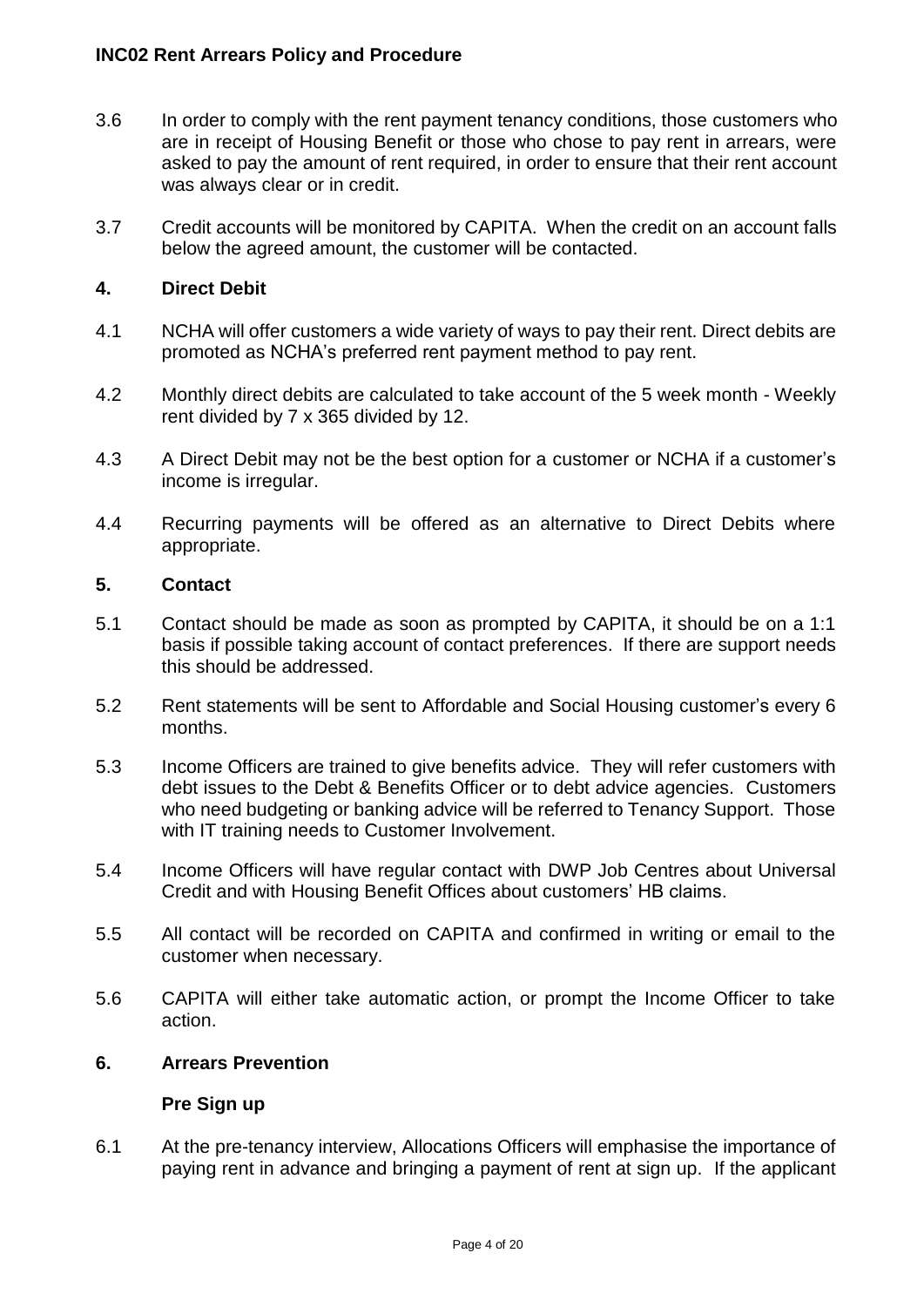does not pay the agreed amount at sign up they will not be signed up without the Income/ Allocation Manager's permission.

- 6.2 Applicants will complete a financial statement and Lettings Officers will calculate entitlement to Welfare and Housing Benefits/ Universal Credit. They will establish if the applicant has a bank account with Direct Debit facilities. If they do not they will be given advice about banking.
- 6.3 Where there is an entitlement to Housing Benefit, Lettings Officers will tell applicants to bring a completed Housing Benefit claim form with all proofs to the sign up or, if the Housing Benefit application process is online, the customer will be advised of the process.
- 6.4 A pre tenancy risk assessment is completed by the Lettings Officer. Information from the customer and from the Experian credit check is used to asses if the customer has support needs. If the assessment is red, the customer is referred to the Tenancy Support Officer for their input. If there are outstanding debts there may be a referral to the Debt Advice Officer as well.
- 6.5 Staff will establish any special circumstances, e.g. supported needs, English not first language and make referrals to appropriate agencies.

# **At sign-up**

- 6.6 Estates or Lettings Officers will emphasise the importance of rent payment at sign up, explaining that payment of rent is the customer's responsibility.
- 6.7 Starter customers should be told that if there are rent arrears at the end of the Starter tenancy, the tenancy will not be converted or renewed.
- 6.8 A rent payment will be taken at sign up and advice given about the different methods to pay rent. See 3.2 Rent in Advance.
- 6.9 If the applicant has not brought the agreed rent payment, the sign up will be delayed for 24 hours to give them time to get a minimum of one weeks rent. An arrangement will be made to make up the full advanced rent payment.
- 6.10 If the applicant still cannot pay, the Income or Allocations Service Manager will make a decision whether to sign the applicant up for a tenancy.
- 6.11 If authority is given to sign up the applicant, the customer will be expected to set up a Direct Debit to get their account into credit.
- 6.12 If there have been any changes in the applicants circumstances since the pre sign up interview, staff will re- calculate their entitlement to Housing and Welfare Benefits. They will explain the procedures and deadlines involved in claiming Universal Credit.
- 6.13 If the applicant is claiming Universal Credit they will be advised to tell the DWP of their change of address. A UC attribute will be put on CAPITA and the Income Officer will be informed.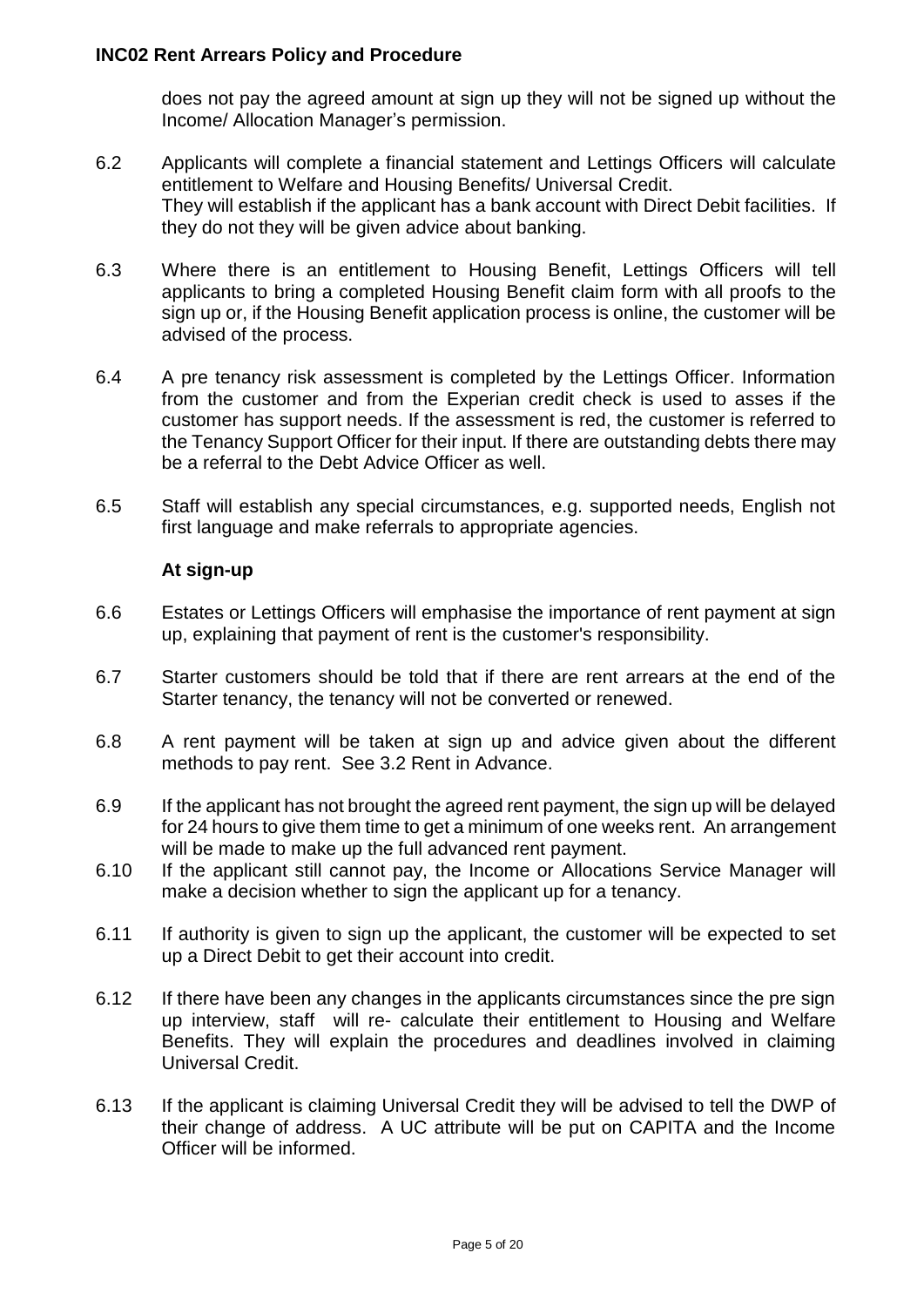- 6.14 Staff will ensure that Housing Benefit claims and all proofs are completed at sign up for paper applications.
- 6.15 The applicant will be warned about the consequences of non-payment of rent and agree the dates and amounts of rent payments to ensure regular payments in advance.
- 6.16 There will be an explanation of NCHA's Arrears Policy with emphasis on contacting their Income Officer if they are contacted.

#### **Post sign-up**

- 6.17 First tenancy contact by the Estate Officer will be conducted within four weeks of a tenancy starting. Advice on income maximisation and welfare benefits will be provided where necessary. Customers will be advised to chase up their Housing Benefit or Universal Credit claims if they are not yet in payment.
- 6.18 A new tenancy can be started on any week day. The tenancy agreement has been amended as follows:
	- This tenancy agreement (the "Tenancy") begins on any day/date. The first period of this Tenancy will be from today's date to midnight on the following Sunday. Second and subsequent periods of this tenancy are from week to week commencing on the Monday immediately after the end of the first period.
- 6.19 If a tenancy is started Tuesday to Friday, the rent due for those days is calculated by dividing the weeks rent by 7 and multiplying that number by the number of days of the first week of the tenancy. For example, if the tenancy starts on a Wednesday, rent is due Wednesday to Sunday i.e. 5 days.

#### **7. CAPITA Monitoring and Regular rent control**

7.1 The arrears processing system sends out text messages, letters and prompts Income Officer actions according to agreed rules.

#### **8. Recovery Procedures**

#### **Arrangements to Pay**

- 8.1 If a customer has rent arrears they should be asked to pay off the whole debt in full. If they cannot do this the customer should be asked how they intend to clear the debt. An arrangement to repay the debt is not a right.
- 8.2 Customers will be advised that rent arrears are a priority debt.
- 8.3 Where a formal arrangement is agreed, the customer should where possible sign an agreement form and be told how long it will take them to clear their debt.
- 8.4 Customers should be warned of the consequences of breaking the arrangement.
- 8.5 If a customer does not maintain the agreement, all efforts must be made to contact the customer to discuss making up the payment within a reasonable time.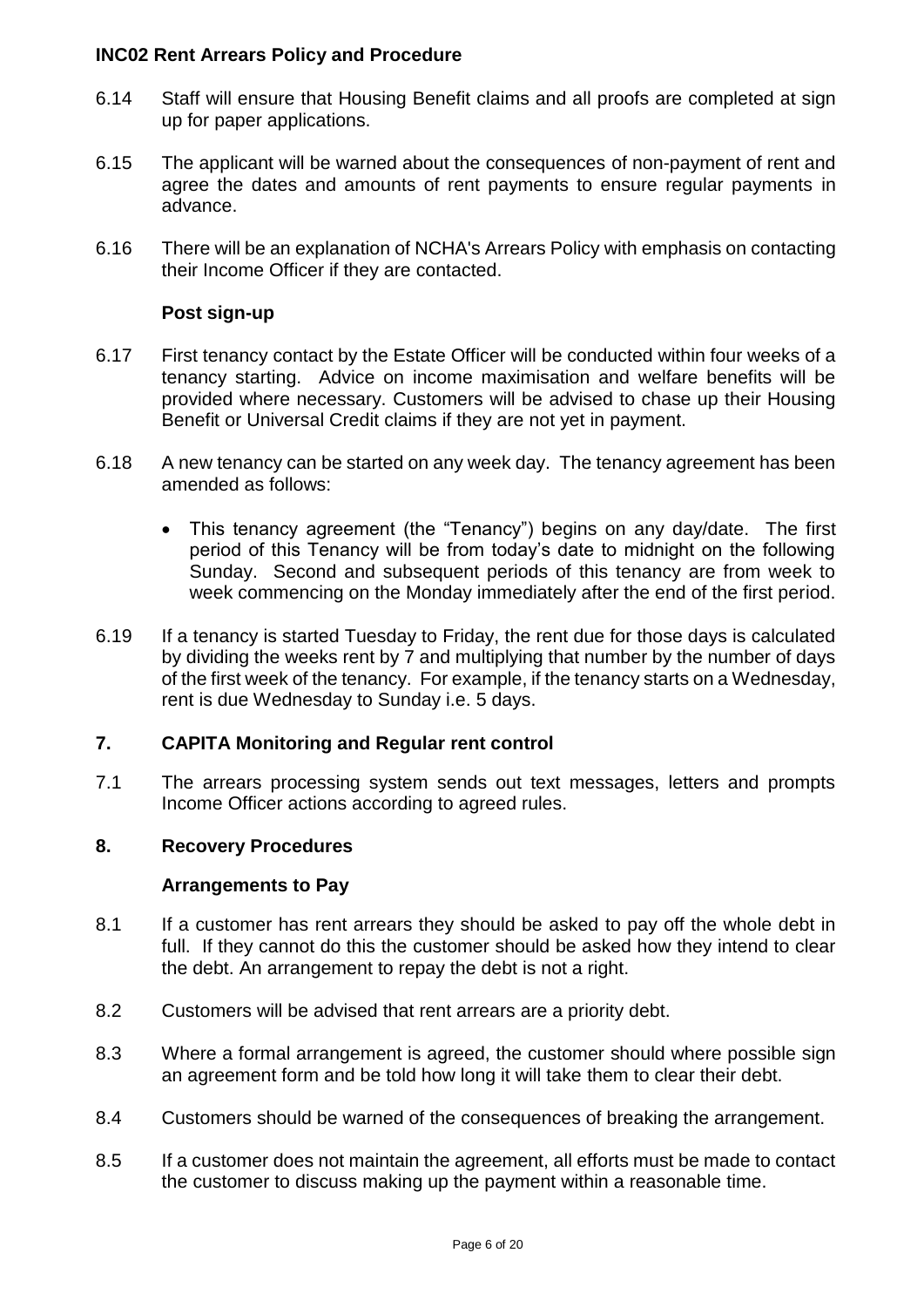# **Third Party Deductions**

- 8.6 For customers on Universal Credit, Income Support or Job Seekers Allowance, direct payments towards arrears of rent may be obtained where:
	- The customer authorises direct payments in writing to the Benefits Agency.
	- Arrears are in excess of 4 weeks rent and have accrued over a period of 8 weeks.
- 8.7 'Third Party Deductions' are deducted from a claimant's fortnightly payment and paid 4 weekly to the landlord. The sum payable is currently £3.75, arrears are cleared at a very slow rate. Officers, nevertheless, are expected to apply for it whenever appropriate.
- 8.8 Customers will be asked to sign a DWP form requesting larger payments than the maximum direct deduction where they can afford it.
- 8.9 If a customer is claiming Universal Credit and owes more than 8 weeks rent, an Alternative Payment Arrangement form will be completed, if the tenant has not agreed to a payment plan, and sent to the DWP as per the Universal Credit procedure.

#### **Voluntary Attachment of Earnings**

8.10 Some employers will agree to deduct an amount from a customer's wages and pay it direct to NCHA. The customer's consent is required and sometimes a small administration charge is made.

# **9. Notice of Seeking Possession**

- 9.1 The Notice of Seeking Possession is the first stage in the process of legal action for rent arrears. The Notice will generally be issued at when arrears are above £400 unless there are mitigating circumstances such as pending Housing Benefit or Universal Credit.
- 9.2 Customers should be given warning of the Issue of a Notice of Seeking Possession and its implications should be explained. It is essential that the Notice of Seeking Possession is accurate in all aspects since a deficient notice will cause legal proceedings to fail.
- 9.3 Where a customer has supported needs the Income Officer should consider whether to serve the Notice or take other action before issuing a Notice.

#### **Validity of a Notice of Seeking Possession**

- 9.4 A notice is valid for 12 months from the specified date of service. No proceedings can begin after 12 months has elapsed. If court action is required a new notice must be issued. If a customer clears their arrears and then builds up new arrears, a new Notice of Seeking Possession should be served.
- 9.5 The Notice of Seeking Possession will become invalid if the customer clears their rent account.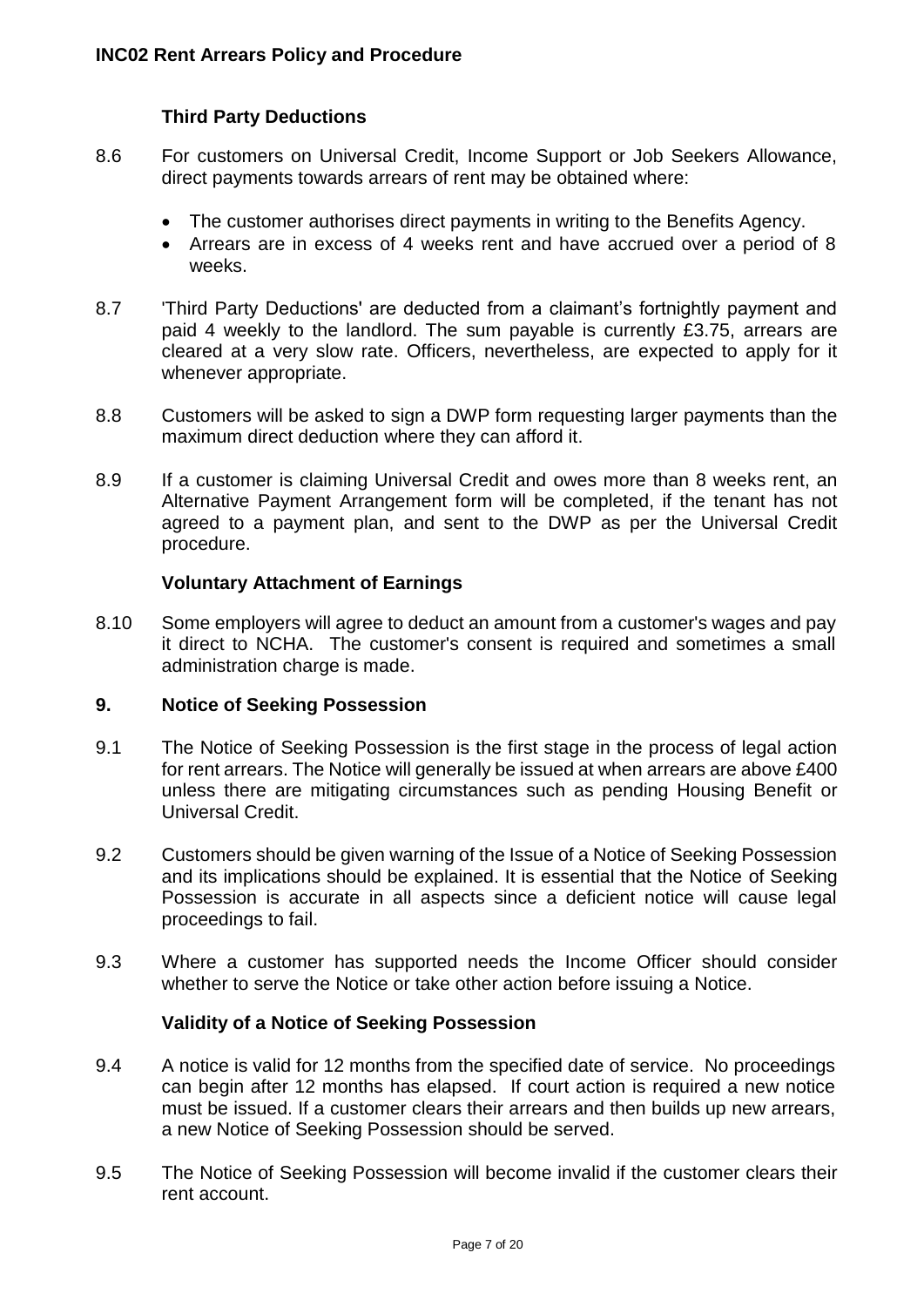9.6 The Notice of Seeking Possession will be hand delivered wherever possible. Staff will advise customers to seek independent advice and the consequences of an increase in rent arrears.

#### **Form of notice**

9.7 The notice must be in a form prescribed by the regulations. The notices are different for Secure and Assured tenancies.

#### **Name and address**

- 9.8 Only existing customers can be named in a Notice: co-habitees, lodgers etc. are excluded. If it is a joint tenancy, then the full names of all joint customers, as per the Tenancy Agreement should be entered.
- 9.9 The address must be precise. If the premise is a flat, the flat number and/or floor should be specified to distinguish it from the others in the property. If a room is let on an individual tenancy, then the room number must be specified. **Grounds for possession (Secure customers)**
- 9.10 The notice must specify the correct legal ground on which the court will be asked to make an order for possession. It is essential that the wording used in the legislation should be repeated in the notice.

For secure customers, Ground 1 of Schedule 2 to the Housing Act 1985 applies:

*"Rent lawfully due from the customer has not been paid or any obligation of the tenancy has been broken or not performed."*

#### **Grounds for possession (Assured customers)**

- 9.11 The Housing Act 1988 provides 3 distinct grounds for possession on rent arrears and from June 2009, NCHA's tenancy agreement allows all three grounds to be used at NCHA
- 9.12 Ground 11 of the Act applies and reads:

*"Whether or not any rent is in arrears on the date on which proceedings for possession are begun, the customer has persistently delayed paying rent which has become lawfully due".*

- 9.13 Under Ground 11, the court will make a discretionary decision. The customer does not have to be in arrears at the time NCHA applies to court, but the customer should have a history of significantly reducing or clearing rent arrears i.e. after a NSP has been issued or after NCHA has warned about court action
- 9.14 In appropriate cases the Income Officer would recommend the use of Ground 11 to the Income Manager / Head of Homes and Wellbeing.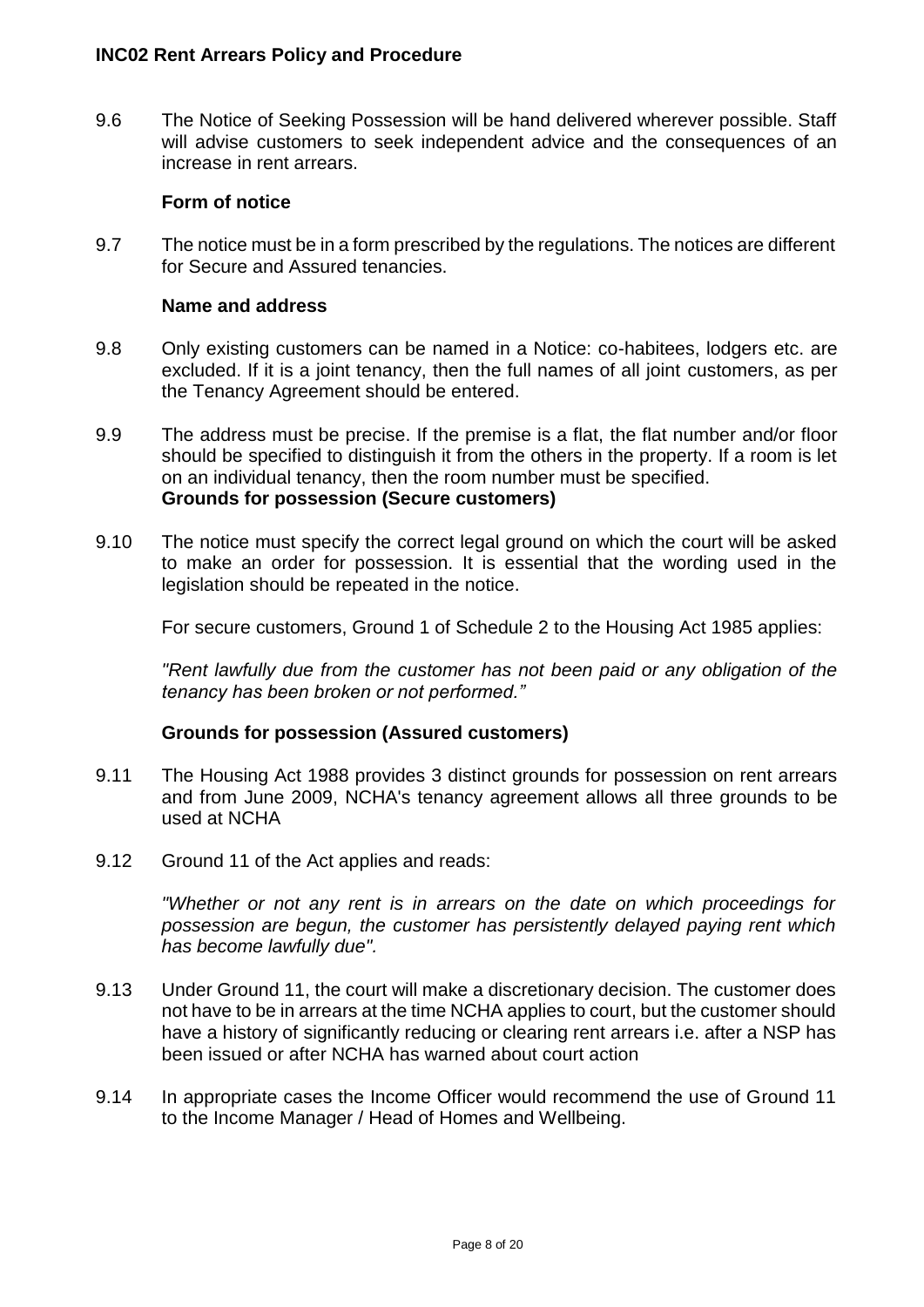9.15 Ground 10 of the Act applies and reads:

*"Some rent lawfully due from the customer"*

- Is unpaid on the date on which the proceedings for possession are begun, and
- Except where subsection (i) (b) of section 8 of this Act applies, was in arrears at the date of the service of this notice under that section relating to those proceedings."
- 9.16 Under Ground 10, the Association must prove not only that the customer was in arrears at the time the notice was served but also that they were still in arrears at the time of applying for a court hearing. The latter point can only be proved once the case is heard in court and cannot be detailed in the notice. If the customer pays up in full before the date of a fixed hearing, the case cannot go ahead and that particular Notice cannot be used again.
- 9.17 Ground 8 of the Act applies and reads:

*"Both at the date of the service of the notice under section 8 of this Act relating to the proceedings for possession and at the date of the hearing:*

- (a) If rent is payable weekly or fortnightly, at least thirteen weeks' (8 weeks amended by 1996 Housing Act) rent is unpaid;
- (b) If rent is payable monthly, at least three months' rent is unpaid;
- (c) If rent is payable quarterly, at least one quarter's rent is more than three months in arrears; and
- (d) If rent is payable yearly, at least three months' rent is more than three months in arrears;
- (e) And for the purpose of this ground "rent" means rent lawfully due from the customer."
- 9.18 Ground 8 is a mandatory ground for possession. If the landlord can establish the ground, then an Outright Possession Order must be made. A suspended possession order could be sought if the circumstances, which prompted the use of ground 8, have changed.
- 9.19 Ground 8 will be used when:
	- There is more than 8 weeks rent outstanding at the time of the service of the notice and at the time of the court hearing.
- 9.20 Ground 8 will be used in the following types of scenarios;
	- **High-level persistent arrears** The arrears may be as a result of non-payment or lack of liaison with Housing Benefit or both.
	- **High-level arrears with other tenancy breaches** it can be the case that customers with high arrears may be in breach of other conditions of tenancy. If there is nuisance or harassment or damage to property it may be appropriate to use ground 8.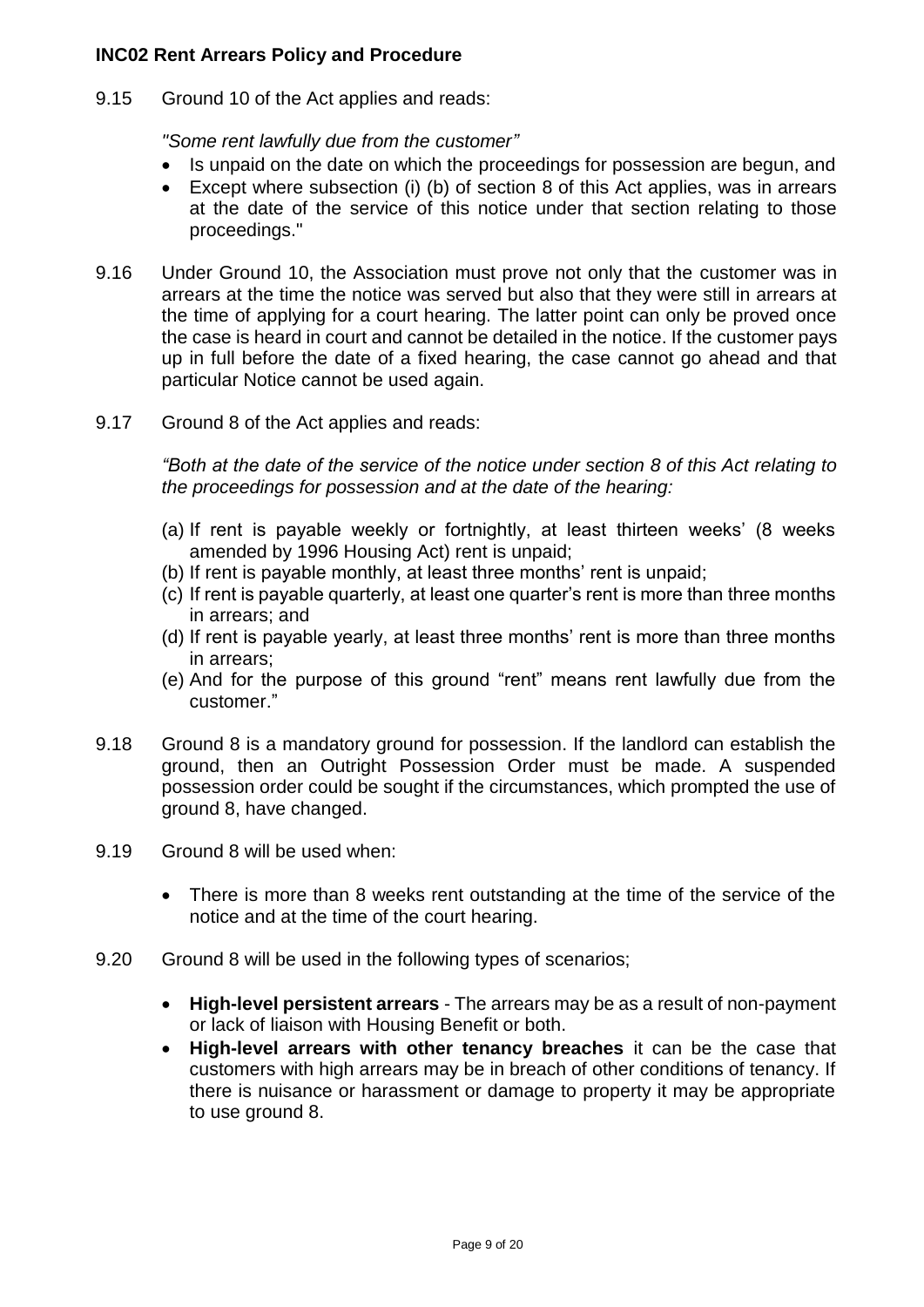- 9.21 In appropriate cases the Income Officer would recommend the use of Ground 8 to the Income Manager / Head of Homes and Wellbeing. If it were agreed that it was appropriate to use Ground 8 the Ground 8 Procedure should be used.
- 9.22 The customer would have the right of an internal appeal to NCHA, against a Ground 8 Notice, following the S21 procedure.

# **Particulars of each ground**

9.23 The details of the circumstances justifying the ground for possession must be laid out in section 4 of the Notice of Seeking Possession. If insufficient particulars are given, the courts cannot proceed with the action. It must state the amount of arrears at the date of issuing the Notice. The arrears must consist exclusively of rent owed by the named customer(s) for the current property.

# **Date after which proceedings can commence**

9.24 Since NCHA tenancies are weekly, proceedings cannot begin until at least 2 rental weeks have passed. This does not mean 14 days. The rent week begins on a Monday: if the notice is dated on a Wednesday then the two weeks should be counted from the following Monday. Thus the date specified on the notice as the date after which proceedings can commence (the specified date) will be the third Monday from the date the notice is served.

# **Service of a Notice of Seeking Possession**

9.25 In court, the Association may have to prove that the notice has been served on the customer. A Certificate of Service must be attached to NCHA's copy of the Notice, showing how the Notice was served.

The following methods have been established as acceptable service of notice.

- Hand delivery on the customered property is the preferable method of delivery. Service on the customer outside the home is not recommended unless backed up by one of the above. The words "customered property" are important. If the dwelling is a flat, the notice cannot be served if it is pushed through the letterbox of the main front door to the house: it must be served on the flat itself. Where the notice is hand delivered, a note of the date and method of service (e.g. posted through the letter box, handed personally to the customer) should be made on the Certificate of Service. This Certificate should be signed and dated by the Officer serving the notice.
- By first class post
- Recorded delivery post to the customered address. The disadvantage of this method is that if the customer does not accept and sign for the delivery, the notice will not have been properly served.

#### **10. Section 21 Notices and starter tenancies**

10.1 NCHA will issue a Section 21 Notice for rent arrears on starter tenancies. (Please see the tenancy policy for the procedure). On occasion if any associated paperwork is not complete, NCHA may consider serving a Notice Seeking Possession on ground 8.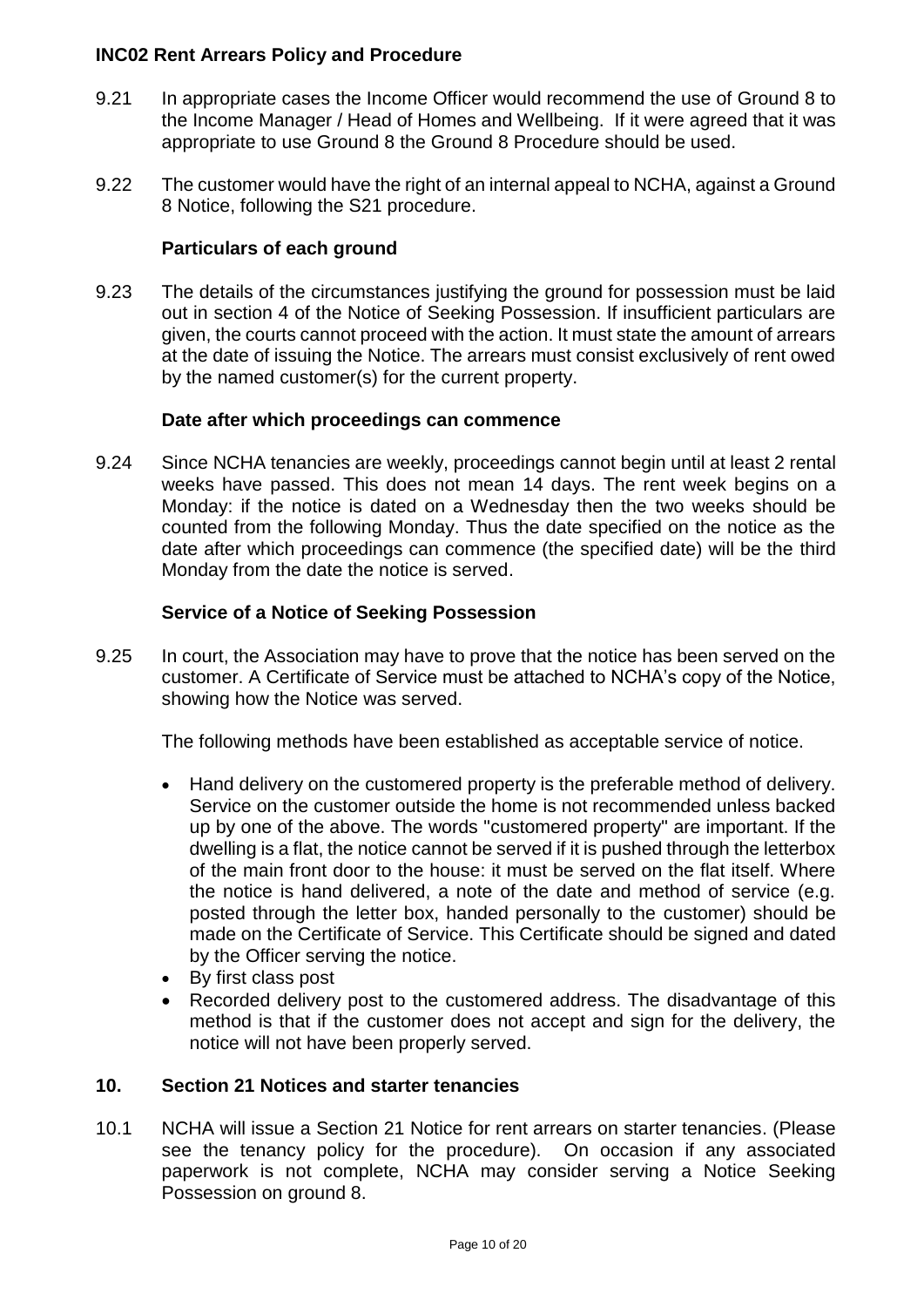10.2 The Section 21 Procedure is attached as Appendix 1.

#### **11. Arrears Meeting**

- 11.1 The Income Service Manager will hold regular monthly meetings with Income Officers.
- 11.2 At these meetings, the Income Manager will:
	- Check that action minuted at previous meetings has been carried out.
	- Ensure that procedure has been followed on all cases.
	- Discuss possible cases for Court and/or eviction.
	- Review Income Officers' arrears targets.
- 11.3 In between meetings, cases requiring urgent action should be brought to the Income Service Manager's attention.

#### **12. Bankruptcy**

- 12.1 NCHA can proceed with possession proceedings against any bankrupt customer.
- 12.2 If a Suspended Possession Order was granted before the bankruptcy order, then NCHA must obtain the permission of the court to proceed with eviction action.

#### **13. Credit Accounts**

- 13.1 Credit accounts will be reviewed once payment is in advance at least once every 2 months.
- 13.2 The Income Officer must check that there are no Housing Benefit overpayments due, court costs or other sub account cost due on the account before refunding the customer.
- 13.3 NCHA will only refund credits that are over the advance payment expected unless there are special circumstances at the Income Officers discretion.

#### **Rent Arrears - Possession Action**

#### **14. Conditions**

- 14.1 Before an application for a Court hearing can be made, the following conditions should be met:
	- Every attempt to contact the customers must have been tried, and recorded on CAPITA:
		- o Telephone, letter or email.
		- o Out of hours contact if necessary.
		- o Home visit where the property will be checked and if possible speak to neighbours to find out if the customer is still living there and when they are usually home.
		- o Agreement made if contact is made.
		- $\circ$  Next of Kin.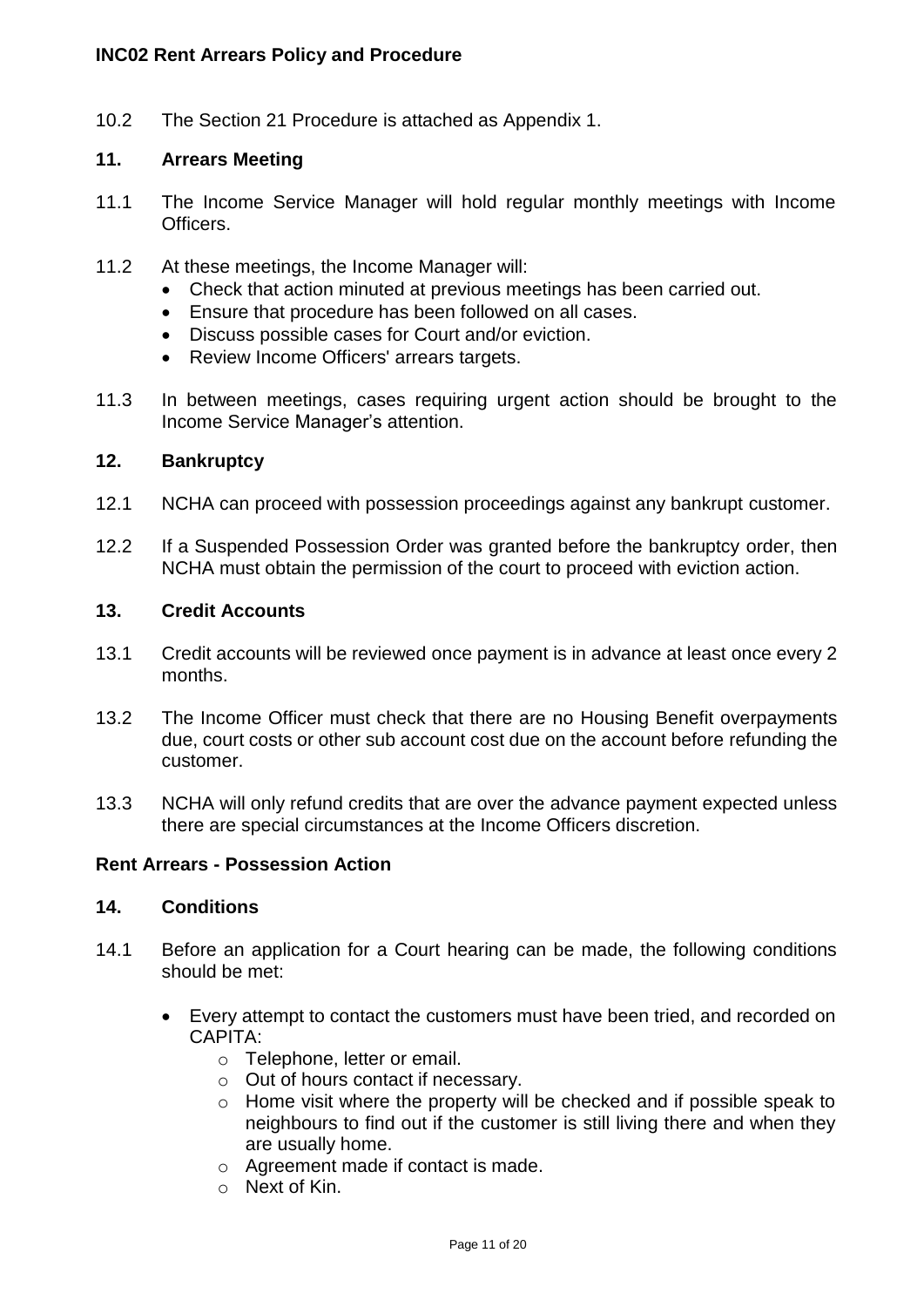- o Employer.
- o If customer is an under occupier, an application for DHP has been made if appropriate.
- The current Pre Court Action Protocol has been followed.
- The Notice of Seeking Possession is correct and is still valid.
- The arrears should be solely rent arrears for that tenancy, not former customer arrears or rechargeable repairs.
- If a customer is withholding rent because of disrepair or any other grievance, reasonable steps should have been taken to resolve the problem.
- The Income Manager has given approval. The Form 'Approval for Court Action - Arrears' should be used.

# **15. Possession Proceedings**

- 15.1 NCHA will prepare the Court Papers via the PCOL system. It is usual that the Income or Estate Officer will present the case in court.
- 15.2 If the case is contested or could present difficulties, it may be necessary to instruct Solicitors and the Income Service Manager's advice should be sought.
- 15.3 Staff employed by a Housing Association do not have the right of audience to present cases at the County Court. (Section 60 County Court Act, 1964). However, it is usual that this permission is given in all the County Courts NCHA use.

#### **16. Prepare Papers**

- 16.1 A Court Fee is payable for Possession Applications and Warrants of Possession.
- 16.2 A direct debit has now been set up with H.M. Courts and Tribunals Service for payment of all cases submitted via PCOL. If papers are submitted manually then finance is instructed to issue a cheque using an Internal Cheque Request Form. The cheque should be made out to the H.M.C.T.S.
- 16.3 NCHA will submit the court forms through the PCOL system e.g., Summons for Possession of Property (N5), and Particulars of Claim for Possession (N119) should be completed providing all the information requested by the Court.
- 16.4 Via PCOL, the Court will send a Notice of Issue to NCHA with the Claim No., confirming the date and time of the hearing.

At least 10 days before the Hearing Date a copy of the Tenancy Agreement, Notice of Seeking Possession together with Certificate of Service and a Rent Statement showing the last 2 years or since the account has fallen into arrears will be sent to the Court Office for placing on the Court file in readiness of the Hearing.

#### **The Claim Form for Possession of Property**

- 16.5 The Court will issue a Claim Form for the customer to attend Court.
- 16.6 The Claim Form will be accompanied by Form NllR, that is to be completed by the customer and returned to the Court before the Court Date.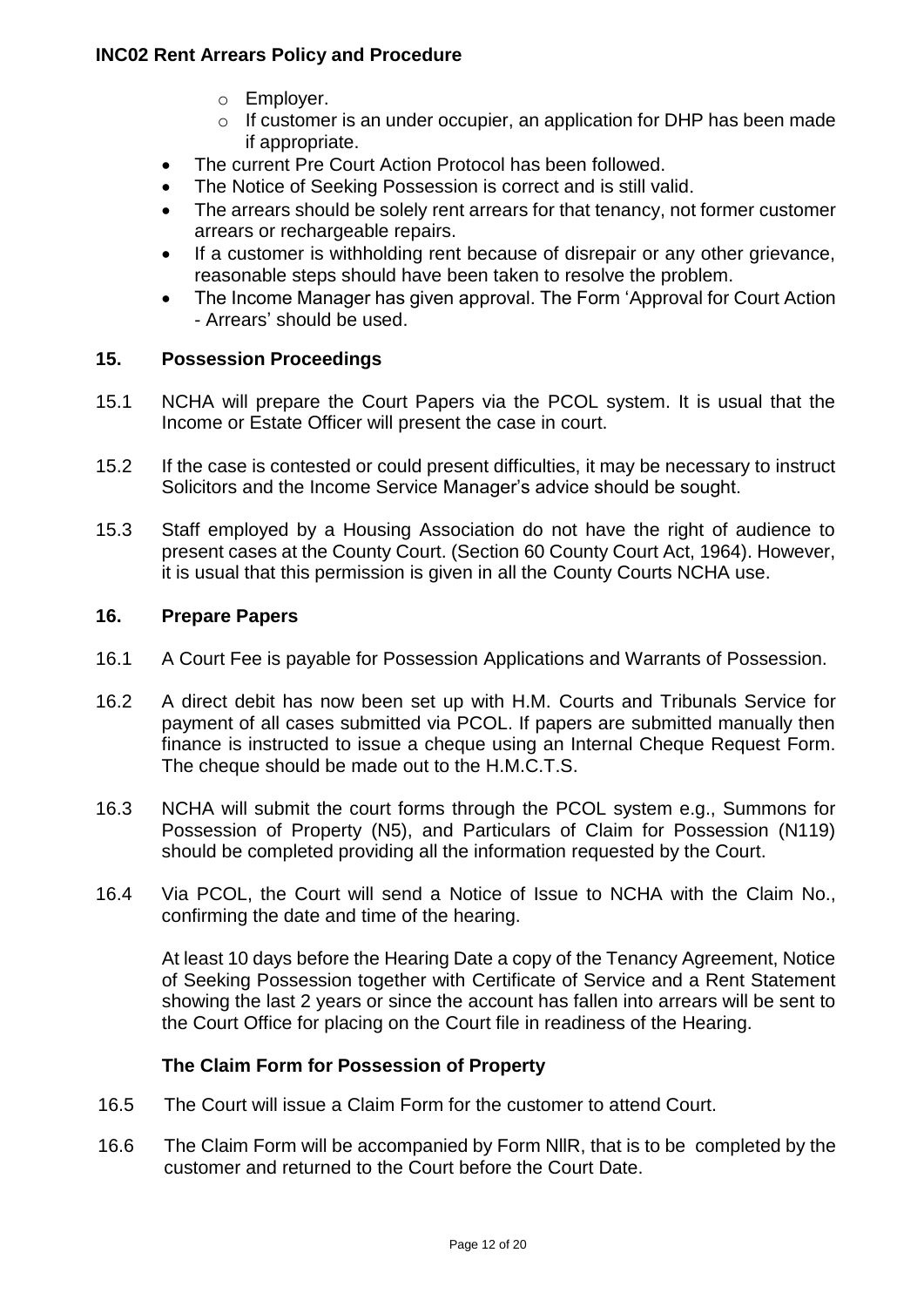# **17. Preparing For Court**

- 17.1 The Income Officer must continue to try to contact the customer before the court hearing and monitor any agreement made and make every effort to ensure the arrears are reduced.
- 17.2 The Income Officer will prepare the Court script. This will include:
	- Full Name and tenancy address
	- Current Weekly Rent
	- Daily rent
	- Any Housing Benefit or Universal Credit Housing Cost Element
	- Net rent payable
	- Current Arrears
	- Any amount to be paid off the arrears
	- A copy of the "Court Date Received" letter
	- Brief details of family set up, income and the history of how the arrears accrued
	- Decision about whether a Suspended or an Outright Possession Order is requested
	- A copy of the NSP together with the certificate of service attached
	- Diary notes
- 17.3 A full copy of the tenancy agreement, an up-to-date rent statement and copies of any relevant correspondence should also be to hand at the hearing.
- 17.4 Customers should be advised to attend the court hearing and told what will be expected from them during the hearing.
- 17.5 Customers should be advised to seek independent legal advice.

# **18. Presenting The Case**

- 18.1 On arrival at Court check the listing and report to the Court Usher
- 18.2 If the Defendant is present at court, make contact. If possible explain what will happen and confirm any agreement.
- 18.3 When the case is called the Officer will have the pleadings summary sheet and supporting documentation at hand. It is sometimes necessary to take the oath or affirm the oral evidence.
- 18.4 Tell the Judge your name, job title and who you are employed by.
- 18.5 Give the Judge the information from the summary sheet covering rent, arrears, and what Order is being requested. The Judge may request further information and to see the Notice of Seeking Possession and proof of service.
- 18.6 If the Defendants are in court, the Judge will ask them to confirm the arrears and that an arrangement is acceptable.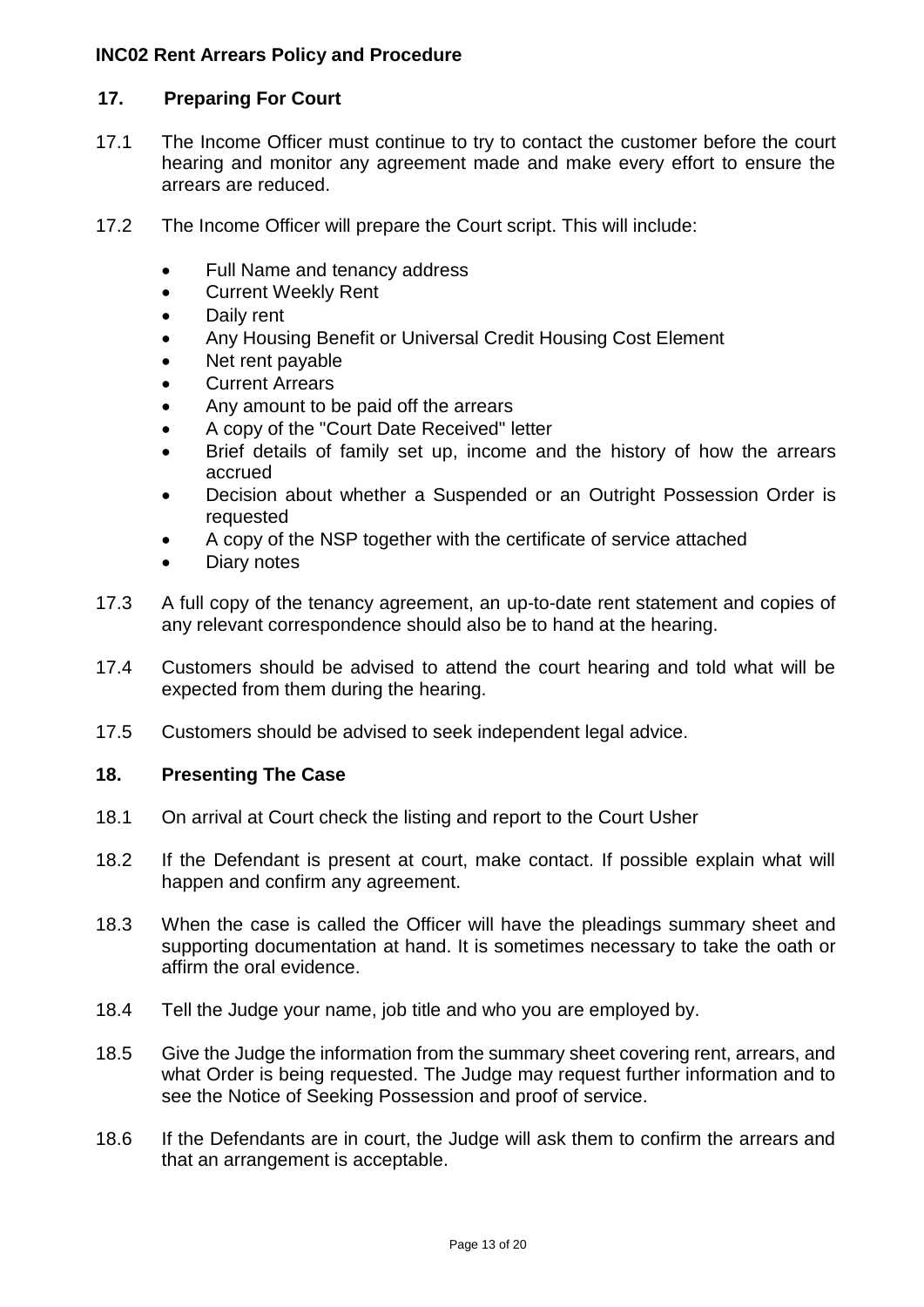#### **19. Suspended Possession Orders**

- 19.1 Courts grant a Possession Order Suspended (SPO) on the condition that the customer pays their current rent plus an amount off the arrears.
- 19.2 Where the customer keeps to the terms of the Suspended Order, they will retain a valid tenancy.
- 19.3 If the customer does not keep to the terms of the Suspended Order, they will no longer become tolerated trespassers.

#### **20. Outright Possession Orders**

20.1 In some circumstances an Outright Order for Possession may be requested which can take effect forthwith, 7, 14, 21 or 28 days from the date of the hearing. This would be requested if the customer has moved out of the property, is suspected to have moved out or has failed to engage with NCHA.

#### **21. Money Judgment Orders**

21.1 The Particulars of Claim will have requested for any Order for Possession to include an Order for the customers to pay the arrears. If the Possession Order is given, a money judgment ordering that these sums be paid will also be granted. The customer's name and address is entered in the Register of County Court Judgments. This will make it difficult for the customer to obtain credit. Once a debt has been cleared, a customer can request the Court to remove the debt from the Register. There is a fee payable for this request.

#### **22. Court fees**

22.1 The Court Issue fee is also requested to be included in the Order payable by the customer.

#### **23. After the Hearing**

- 23.1 The Court will send NCHA and the customer a copy of the Court Order. A subaccount should be created by the Income Assistant on the customer's account to show the Court costs ordered payable.
- 23.2 NCHA will inform the customer in writing of the outcome of the Court Hearing and told of the consequences if the Court Order is not kept to.
- 23.3 The Income Officer will monitor the terms of Court Order. If the terms of the order are not kept to, the Income Service Manager must be informed.
- 23.4 A Possession Order remains valid until all payments due under that Order have been made (i.e. it has no fixed term life span). When wanting to issue a Warrant of Possession for an Order over 6 years old, NCHA will have to place an application before a District Judge together with a Witness Statement in support for a hearing to explain what and why any enforcement action has not taken place during the preceding 6 year period. The District Judge will then decide if a Warrant of Possession can be issued.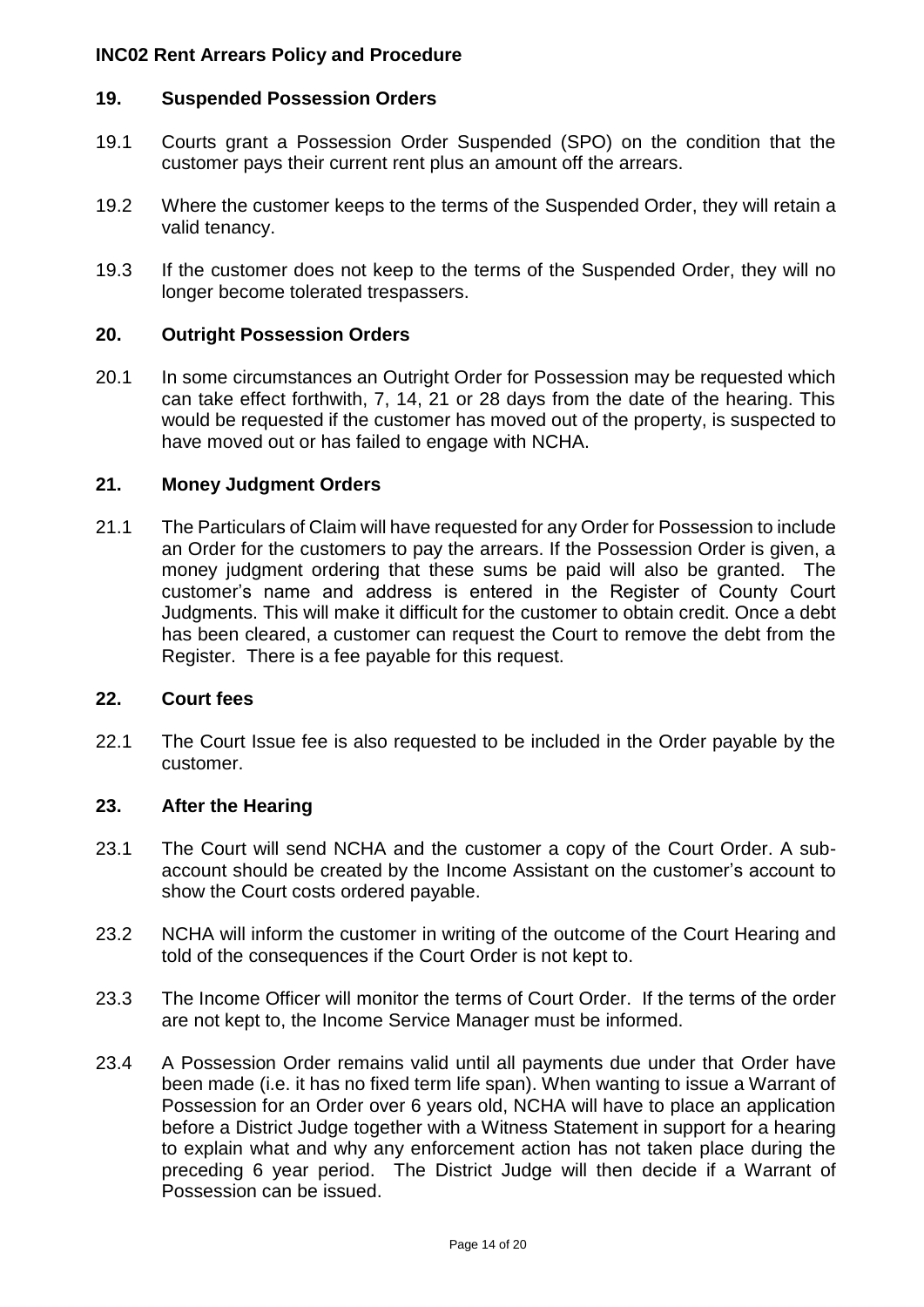- 23.5 If the Possession Order is not being kept to, other possible options are:
	- Vary the Terms of A Possession Order
	- **•** Eviction

# **24. Varying The Terms Of A Possession Order**

24.1 If a customer's circumstances change and they cannot afford to keep to the terms of the order, the correct procedure would be for the customer to apply to the Court for a variation to the terms of the Order using Form 244.

#### **25. Eviction**

- 25.1 Eviction should be the last course of action to be used when all other avenues have failed.
- 25.2 Every attempt to contact the customers must have been tried, and recorded on CAPITA:
	- Telephone, letter or email.
	- Out of hours contact if necessary.
	- Home visit where the property will be checked and if possible speak to neighbours to find out if the customer is still living there and when they are usually home.
	- Next of Kin.
	- Employer.
	- If customer is an under occupier, an application for DHP has been made if appropriate.

#### **Eviction following a Suspended Possession Order**

25.3 If a customer does not keep to the terms of a Suspended Possession Order, NCHA can apply for a Warrant of Possession for the customer to be evicted.

#### **26. Preparing the Papers**

- 26.1 If permission has already been granted a Warrant of Possession is requested via PCOL by completing form N325 "Request for Warrant of Possession of Land" (Appendix D.3.8). The fee will be paid via direct debit to the Court.
- 26.2 If permission is required (all first time applications in respect of Suspended Possession Orders require permission pursuant to CPR 83.2) a N325A application should be completed and sent to the Court together with a Rent Statement evidencing the breach of terms of the Suspended Order and a cheque made payable to HMCTS in the sum of £121.00.
- 26.3 Upon making an Order giving permission to issue a Warrant of Possession the warrant is passed to the Court Bailiff automatically by the Court Office.
- 26.4 The Warrant and date of eviction is then issued to the customer by the Court Bailiff. The Bailiff writes to the customer twice, hand delivering one letter to the property. NCHA will write to the customer with the date and time set for the eviction.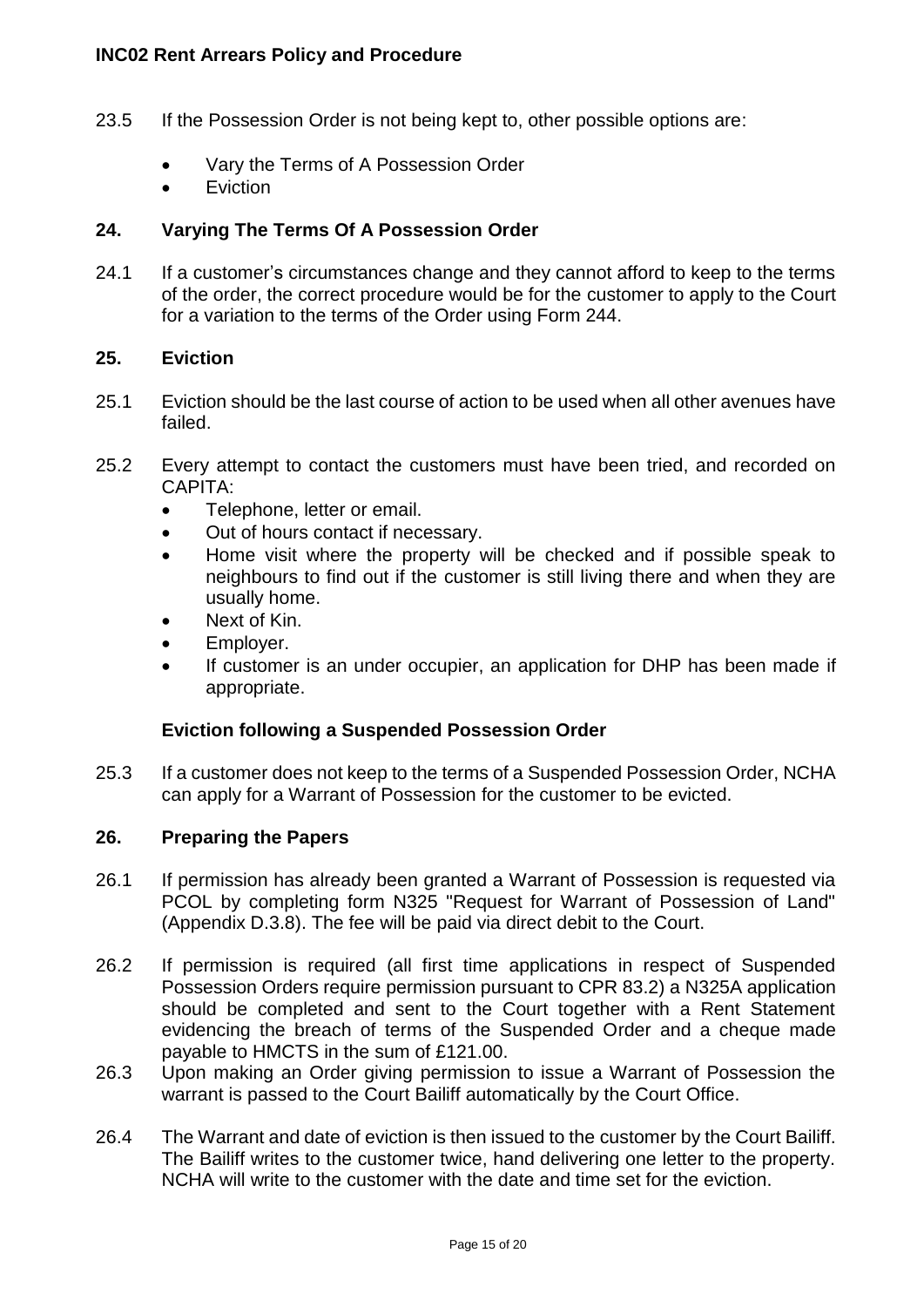26.5 An EX97A Bailiff Risk Assessment should be completed and returned back to the Court. An entry should also be made on PCOL referring to any risks identified.

# **27. Application to Suspend the Warrant for Possession**

- 27.1 If the customer makes a payment to stop the eviction going ahead and it clears the total arrears and all court costs, the Bailiff must be informed in writing to cancel the eviction. If the offer does not clear all the arrears and costs, the customer should be advised to make an application to suspend the warrant.
- 27.2 The customer has the right to apply to the Court for the Warrant to be suspended. NCHA will only stop the eviction when Ordered to do so by the court
- 27.3 Where such applications are successful and there has been a history of previous suspensions, the NCHA Officer should consider asking the District Judge for permission to appeal against their decision. It is common for permission to be refused. If this is the case NCHA should complete a form N161 and send it to the Court with the fee. An appeal hearing should then be granted. Advice and assistant should be sought from the Income Service Manager and/our solicitors.
- 27.4 At the appeal hearing before a Circuit Judge the court will decide if the eviction will be suspended or whether it will go ahead.

#### **28. Eviction date**

- 28.1 Prior to an eviction taking place NCHA should inform the Local Authority Housing Department and other Departments, such as Social Services, especially if children are involved. The Homeless Reduction Act 2016 has placed a duty upon landlords to inform the Local Authority within 56 days of a possible eviction.
- 28.2 If a Risk has been identified the Bailiff will have been advised and the Police may be asked to attend.
- 28.3 The eviction should be attended by the Estate Officer, who will meet the Bailiff at the property. A receipt book should be taken in case the customer offers to pay in full at the last minute. Before this is agreed approval has to be granted by Income or Estates Service Manager and Head of Homes and Wellbeing. The Estate Officer will contact the maintenance department to arrange for a joiner to be present to change the locks at the property.
- 28.4 The bailiff will authorise entry into the property and deal with any customers or occupants left in the property.
- 28.5 If there are possessions left in the property, an inventory should be made and the procedure outlined in the Abandonment policy should be followed.
- 28.6 NCHA should give advice to any remaining customers about other housing options.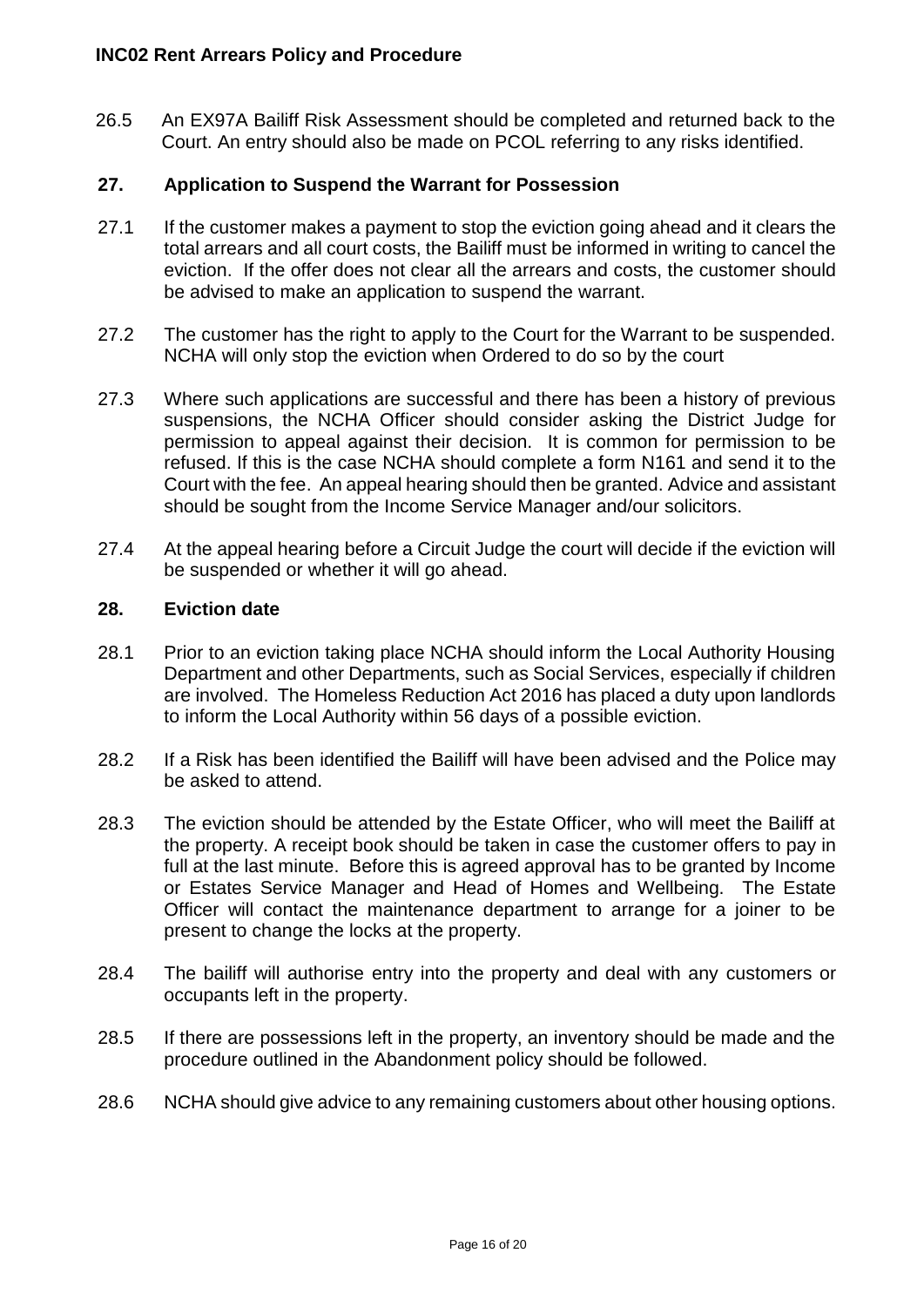# **29. Small Claims in the County Court**

- 29.1 An alternative to taking possession proceedings would be to use the small claims action. (Order 19, Rule 5 CCR 1981).
- 29.2 The small claims action would be useful if the debt is static or for former customer's arrears or rechargeable repairs.
- 29.3 If this arrears recovery action is to be used the customer must be informed and should be told of the consequences in that Judgments are registered in the Register of County Court Judgments. This may mean that credit will be difficult to obtain and if payments are not made the bailiffs could be instructed to levy on personal possessions.
- 29.4 NCHA is registered with HMCS "Money Claims On Line". All guidance and forms are available on<https://www.moneyclaim.gov.uk/web/mcol/welcome>
- 29.5 To commence the action complete form N1 "Claim Form".
- 29.6 The Court will then issue the Claim to the customer. The Reply Pack also enclosed gives the customer the following options:
	- a) Do nothing NCHA can then enter Judgment in default
	- b) Dispute the claim by completing form N9B
	- c) Admit the claim and ask to pay by instalments by completing form N9A
	- d) Pay the full amount to NCHA
- 29.7 When the Claim Form has been issued on the customer, NCHA will be sent a Notice of Issue of the Claim Form N205A. This explains the customers options listed above.
- 29.8 If the customer has not replied to the Claim Form or they have admitted the money is owed and made an offer to clear the debt the Request for Judgement should be completed. The court will make a judgment as to how the debt should be paid. NCHA is sent the form Judgment for the Claimant.
- 29.9 If there is a Defence or a Counterclaim the court will send a copy with the appropriate instructions.
- 29.10 If the customer does not pay in accordance with this order, NCHA can then request the Bailiff to take possessions from the customer's home to sell in order to satisfy the debt. This is done using the form, Request for Warrant of Execution (N323). Authority must be given by the Head of Homes and Wellbeing.
- 29.11 If the customer is working, NCHA could alternatively ask for an Attachment of Earnings (Order N337)
- 29.12 The form Request for Attachment of Earnings Order N337 (Appendix D.3.12) should be completed and sent to the Court with the appropriate fee.
- 29.13 The administration of Attachment of Earnings can be problematic in that the payments usually take some time to reach NCHA and if the customer's wages fall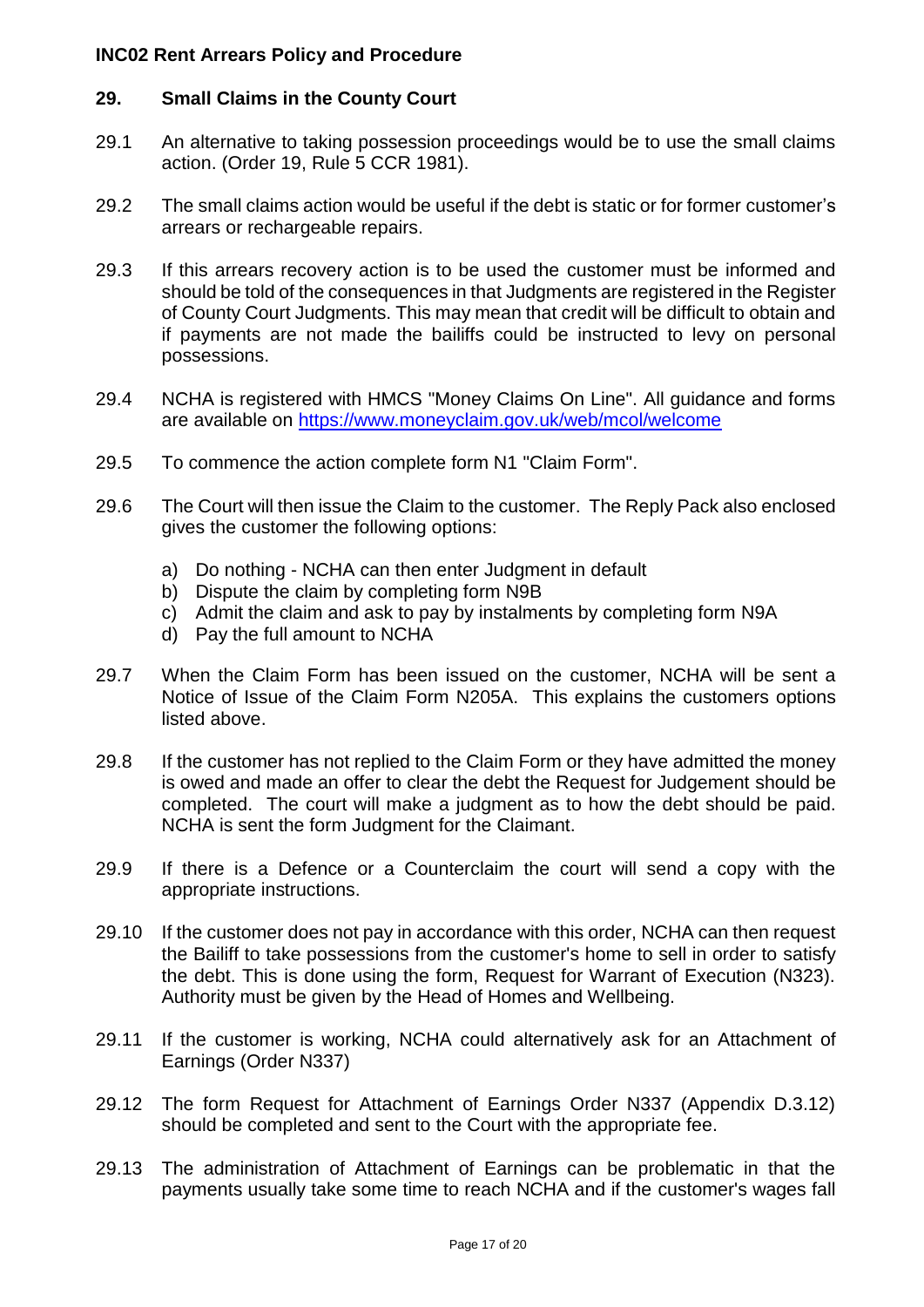below a certain level the full amount may not be deducted. Payments are made by the employer direct to NCHA

#### **30. Criteria for Current Customer and FTA Arrears Write Off**

#### **Official Error**

- 30.1 Where NCHA has made an error in calculating rent payments or advising about rent, thereby creating rent arrears, NCHA should consider writing off rent arrears accruing from the error. Examples of official errors are:
	- NCHA did not increase a customer's Direct Debit in line with a rent increase write off the amount of arrears caused by the problem with Direct Debit.
	- NCHA incorrectly calculated a rent payment e.g., calculated a rent payment based on 4 weeks rent instead of calendar monthly. Write off the amount of arrears caused by the miscalculation.
	- Incorrect financial adjustments on a customer's account creating rent arrears.

#### **Cost Effectiveness**

30.2 Where it is not cost effective to chase a current customer for small rent arrears, NCHA should consider writing them off e.g. one week or less rent arrears that have been on a customer's account for over 2 years.

#### **Court Costs**

- 30.3 NCHA could consider writing off court costs when action is taken inappropriately e.g., Housing Benefit claim pending, payment made not showing on rent account.
- 30.4 In exceptional circumstances, NCHA will consider writing off a proportion of court costs where the customer has cleared significant arrears, i.e. the customer pays 60% of court costs and NCHA writing off 40% of the court costs.
- 30.5 Each case for writing off a current customer's rent arrears should be authorised by the Income Service Manager or Head of Homes and Wellbeing on the following basis:
	- Income Service Manager / Head of Homes and Wellbeing≤ £500
	- Director of Homes and Wellbeing ≤ £500 £5,000
- 30.6 NCHA should if appropriate write to the customers apologising for the error and any distress caused.
- 30.7 Write offs will be sent to Finance once every quarter for implementation.

#### **31. Recharge Collection**

- 31.1 The Income Team will collect recharges from all customers and former customers.
- 31.2 Rent arrears, court costs will be the first priority for collection.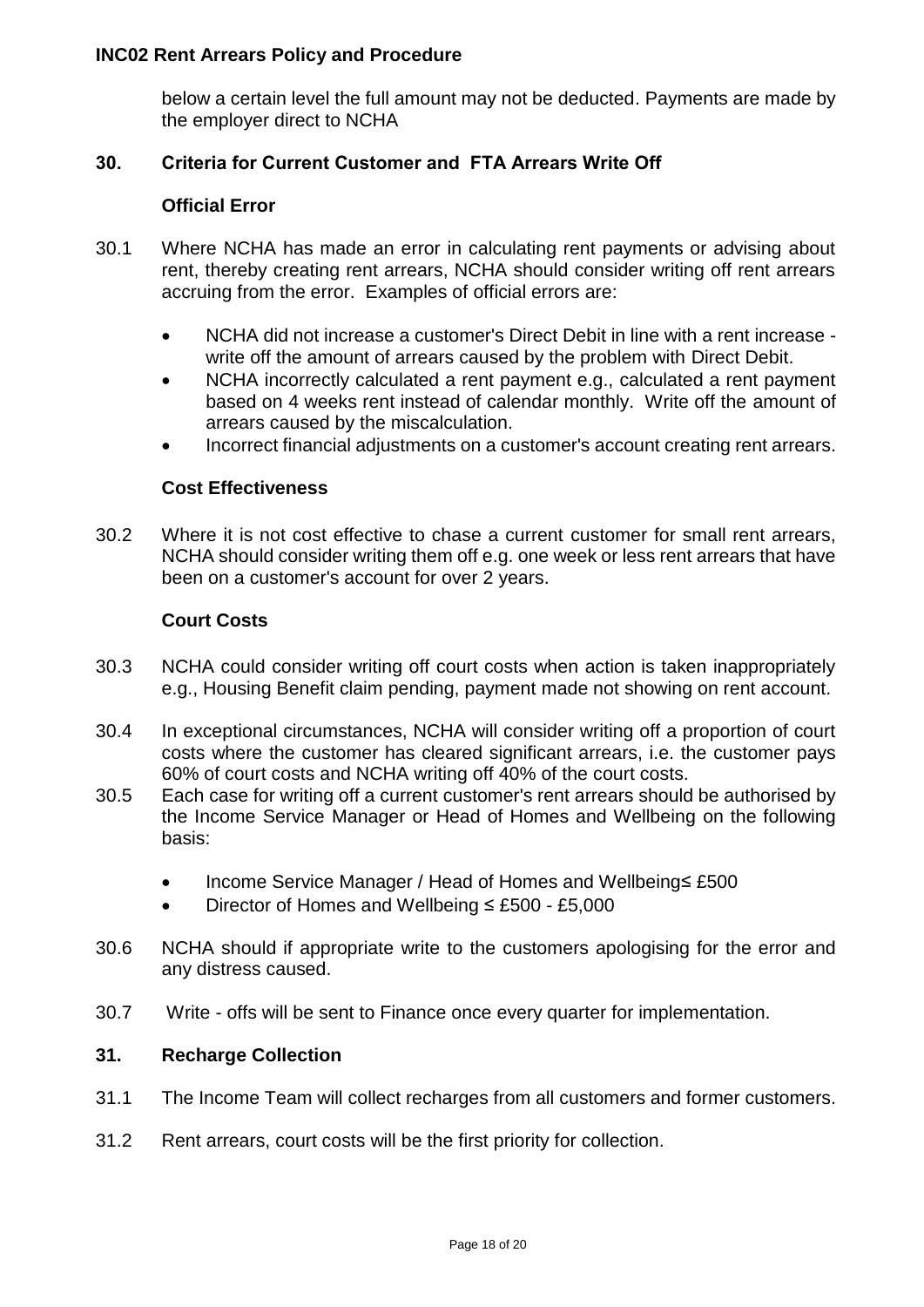- 31.3 Once the priority debts are clear, arrangements to clear the recharge debt will continue.
- 31.4 A minimum payment of a recharge will be the on-going DWP minimum payment amount
- 31.5 In exceptional circumstances NCHA can negotiate lower repayment amounts.

#### **32. Health and Safety**

32.1 All staff should adhere to the lone Working Policy when visiting customers in their own homes

#### **33. Confidentiality**

- 33.1 All staff must abide by the General Data Protection Regulations 2018 when discussing customers information with external agencies e.g. Housing Benefit.
- 33.2 This policy is written in accordance with GDPR.